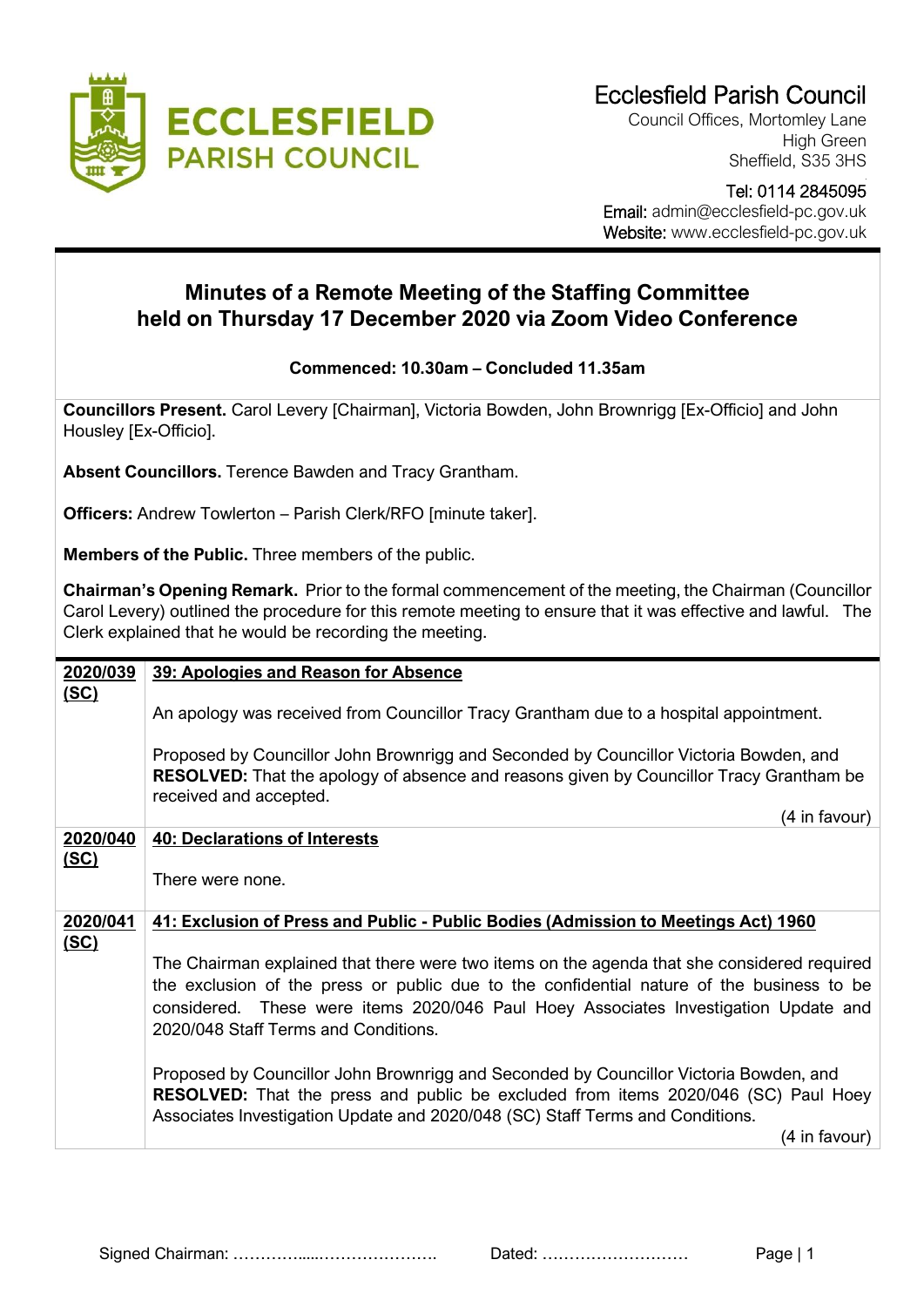| 2020/042    | 42: Public Participation Session                                                                                                                                        |
|-------------|-------------------------------------------------------------------------------------------------------------------------------------------------------------------------|
| <u>(SC)</u> |                                                                                                                                                                         |
|             | No questions were received from members of the public.                                                                                                                  |
|             |                                                                                                                                                                         |
| 2020/043    | <b>43: Staffing Committee Minutes</b>                                                                                                                                   |
| <u>(SC)</u> | The approved minutes and actions of the Staffing Committee meeting held on 22 October 2020                                                                              |
|             | were outlined by the Chairman and considered.                                                                                                                           |
|             |                                                                                                                                                                         |
|             | Proposed by Councillor John Brownrigg and Seconded by Councillor Victoria Bowden, and                                                                                   |
|             | <b>RESOLVED:</b> That the minutes of the Staffing Committee meeting held on 22 October 2020 be                                                                          |
|             | endorsed.                                                                                                                                                               |
|             | (4 in favour)                                                                                                                                                           |
| 2020/044    | 44: Policies for Review/Consideration                                                                                                                                   |
| <u>(SC)</u> | To consider/review the attached policies and procedures, and make recommendations to                                                                                    |
|             | Council on next steps: -                                                                                                                                                |
|             | (a) Annual Leave                                                                                                                                                        |
|             | (b) Expenses                                                                                                                                                            |
|             | (c) Lone Working                                                                                                                                                        |
|             | (d) Performance Appraisal                                                                                                                                               |
|             | (e) Recruitment Selection                                                                                                                                               |
|             | (f) Sickness Absence                                                                                                                                                    |
|             | (g) Training and Development                                                                                                                                            |
|             | These were considered. The Clerk explained that they were based on good practice tailored to                                                                            |
|             | the needs of the Council. Several suggestions were in relation to the timing of performance                                                                             |
|             | appraisals (Performance Appraisal Policy) and in exceptional circumstances leave be taken as                                                                            |
|             | paid leave (Annual Leave Policy).                                                                                                                                       |
|             |                                                                                                                                                                         |
|             | Proposed by Councillor John Brownrigg and Seconded by Councillor Victoria Bowden, and                                                                                   |
|             | <b>RESOLVED:</b> That subject to the above amendments being made that the: -                                                                                            |
|             | 1. Annual Leave                                                                                                                                                         |
|             | 2. Expenses                                                                                                                                                             |
|             | 3. Lone Working<br>4. Performance Appraisal                                                                                                                             |
|             | <b>Recruitment Selection</b><br>5.                                                                                                                                      |
|             | <b>Sickness Absence</b><br>6.                                                                                                                                           |
|             | 7. Training and Development                                                                                                                                             |
|             |                                                                                                                                                                         |
|             | policies be recommended to Full Council for approval.                                                                                                                   |
|             | (4 in favour)                                                                                                                                                           |
| 2020/045    | <b>45: COVID Pandemic and Implications for Staff</b>                                                                                                                    |
| <u>(SC)</u> |                                                                                                                                                                         |
|             | The Clerk gave an update on steps taken to ensure that staff were safe. He was confident that<br>The Council's                                                          |
|             | the Council had done everything in accordance with national guidance.<br>Administrative Officer, Julie Allsop, was commended on her hard work and efforts in making its |
|             | staff and the Council more generally Covid prepared and safe.                                                                                                           |
|             |                                                                                                                                                                         |
| 2020/046    | <b>46: Paul Hoey Associates Investigation Update</b>                                                                                                                    |
| <u>(SC)</u> |                                                                                                                                                                         |
|             | The Chairman provided a verbal progress report. She explained that a copy of the project                                                                                |
|             | specification had been forwarded to all Councillors for consideration. The comments received                                                                            |
|             | were positive or on matters of detail. The copy of the final specification was available. She added                                                                     |
|             | it may be more appropriately termed the Pressland and Moses Investigation going forward, which                                                                          |

Signed Chairman: ………….....…………………. Dated: ……………………… Page | 2